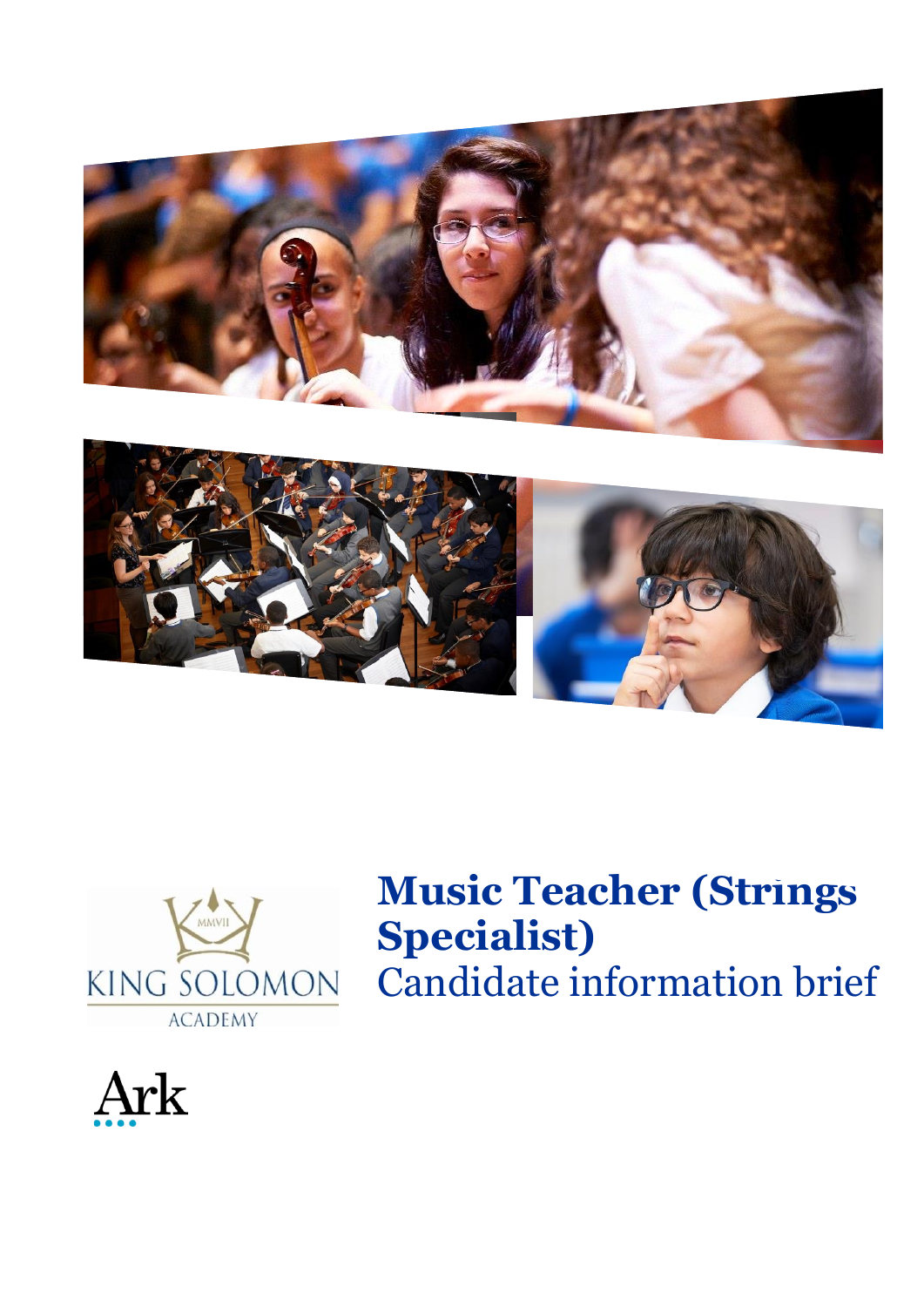Thank you for taking the time to find out more about King Solomon Academy and the possibility of joining us. Included in this information pack is information about the academy, and the role of Music Teacher.

We believe our music programme is genuinely ground-breaking. As a music specialist school, we have set the ambitious goal for all of our pupils to become highly accomplished and successful musicians in our string orchestra, irrespective of background or parental resources. We believe music education, and in particular the experience of playing in a high quality orchestra should be an experience for the many, not the few. We believe all pupils, with the right role models, expectations and teaching can learn to love and excel at playing a string instrument. With these beliefs, we have been successful at building our string orchestra since its inception.

We believe our music programme is genuinely ground-breaking. As a music specialist school, we have set the ambitious goal for all of our pupils to become highly accomplished and successful musicians in our string orchestra, irrespective of background or parental resources. We believe music education, and in particular the experience of playing in a high quality orchestra should be an experience for the many, not the few. We believe all pupils, with the right role models, expectations and teaching can learn to love and excel at playing a string instrument. With these beliefs, we have been successful at building our string orchestra since its inception.

We are looking for an inspiring teacher who is passionate about inclusive, joyful and highquality music-making. Music is at the heart of our school community. Students have four hours of music at week at Key Stage 3 and two hours a week at Key Stage 2. We believe every child is a musician, but only engaging teachers with a growth mindset can help them develop to their full potential. Our goal is for all of our pupils to become expressive, confident and technically accomplished singers, African drummers, string players, composers and keyboard players, irrespective of their starting point. We want a teacher who values these different musical voices.

Alongside teaching a rich and varied music curriculum, you will also contribute to the school's ground-breaking and transformational KS2 & KS3 strings programme where all pupils learn a string instrument from the age of 8. Our strings programme replaces a traditional peripatetic model with an inclusive one and helps students to develop, not only a new musical voice, but also a practice ethic and the skills to become lifelong learners. Our vibrant whole year-group string rehearsals are the highlight of the week and our students have toured Austria, Spain and Bulgaria as part of our annual Upper School Orchestra Tour.

King Solomon Academy is achieving remarkable things. In our first four years of GCSE results we have regularly achieved nationally ground-breaking outcomes, including being the top 1% for pupil progress every year, and in three of the last four years we have been in the top 10 schools in the country.

KSA is rare in that it is a genuine all-through school. Our pupils join at 2,3 and 4 years old and stay with us until they are 18. By joining KSA you play a part in showing what is possible when children's education is seen as a long term commitment.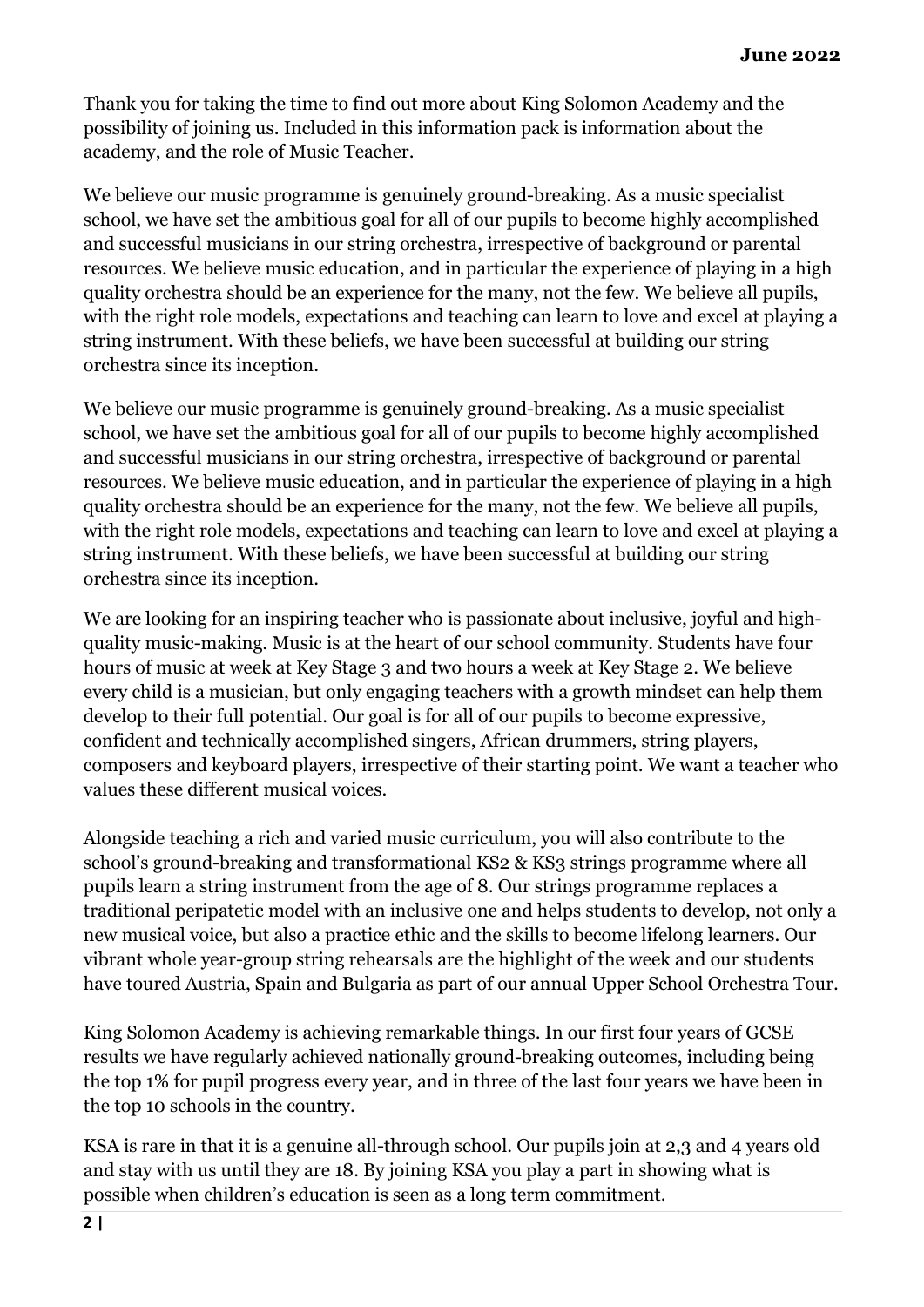Professionally, it also provides teachers and leaders with a unique opportunity to have impact across all phases of learning.

#### **In this role you will:**

- Develop as a music teacher through excellent coaching
- Be responsible for ground-breaking educational outcomes for pupils from an economically deprived background
- Have the opportunity to take on additional leadership responsibilities
- Join the Ark network, with comprehensive in-school CPD as well as the unique opportunity to apply for international exchange and scholarship prospects
- There is the opportunity for increased responsibility and progression over time.

To apply, and to see more information about the school and this role please visit [http://kingsolomonacademy.org/current-vacancies.](http://kingsolomonacademy.org/current-vacancies) The deadline is **11am** on **Monday 4th July 2022.** To discuss the role, please feel free to email the Principal's PA, Shaheen Riaz [\(s.riaz@kingsolomonacademy.org\)](mailto:s.riaz@kingsolomonacademy.org) or phone on 02075636901.

We wish you the best with your application.

#### **Max Haimendorf** Principal

## **Job Description: Teacher of Music**

| <b>Reports to:</b> | Head of Music                                                       |
|--------------------|---------------------------------------------------------------------|
| <b>Start date:</b> | September 2022 (or earlier by agreement)                            |
| <b>Salary:</b>     | Ark Mainscale/Upper Pay Scale (£32,960 - £52,976) with possible TLR |

### **The Role**

To provide outstanding teaching and learning to ensure exceptional progress of their students.

### **Key responsibilities**

- Prepare, deliver and assess learning to a high standard, ensuring great outcomes.
- Provide a nurturing classroom and school environment that helps students to develop as learners
- Contribute to developing a culture of practice, through resourcing, online or otherwise.
- Helping to maintain/establish discipline across the whole academy
- Contribute to the effective working of the Academy

### **Outcomes and activities**

#### **Teaching and Learning**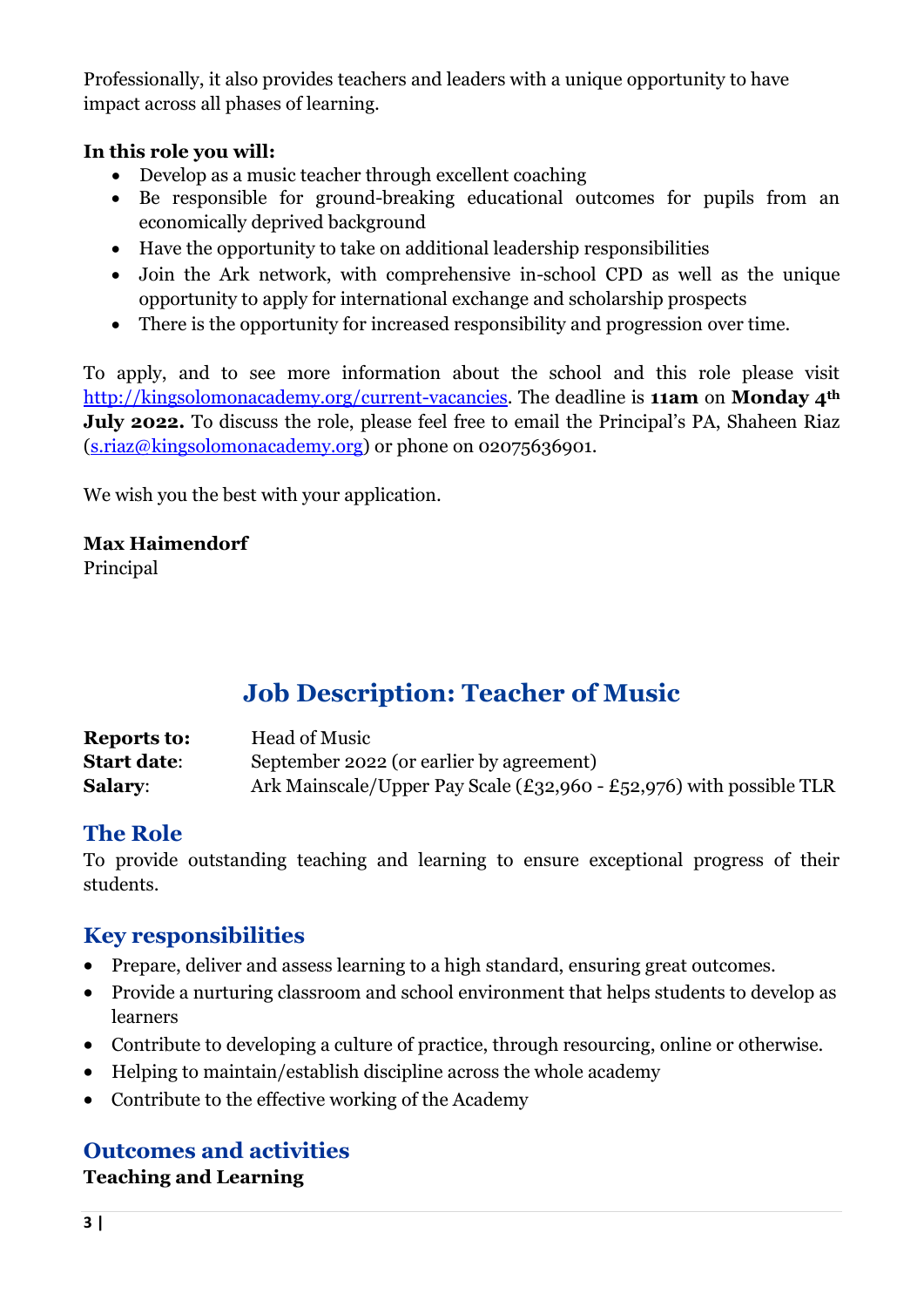- To teach engaging and effective lessons that motivate, inspire and transform pupil attainment.
- To facilitate joyful, inclusive music-making experiences for all students at KSA
- With direction from appropriate curriculum leaders, assist in the creation and development of challenging and innovative schemes of work which are inspiring for learners and teachers alike.
- Use regular, measurable and significant assessments to monitor progress and set targets.
- Respond accordingly to the results of such monitoring.
- Ensure that all students achieve at chronological age level or, if well below level, make significant and continuing progress towards achieving at level.
- Maintain regular and productive communication with parents, to report on progress, sanctions and rewards and all other communications.
- To develop an exciting and motivating extra-curricular and enrichment offer including university links, trips and residentials.

### **Academy Culture**

- Help create a strong academy community, characterised by consistent, orderly, caring and respectful relationships
- Help develop a small school culture and ethos that is utterly committed to achievement
- Form teacher / class teacher (teachers will usually be required to perform the role of form teacher / class teacher):
	- Create and sustain a positive class culture
	- Care for each pupil as an individual and ensure that they succeed academically and develop emotionally and socially
	- Hold each pupil to account in every aspect of their school life by maintaining frequent phone/email contact with parents
	- Write appropriate comments in reports

## **Other**

**4 |**

• Undertake other various responsibilities as directed by the Principal.

If you can't fly then run, if you can't run then walk, if you can't walk then crawl, but whatever you do you have to keep moving forward.

# **Martin Luther King**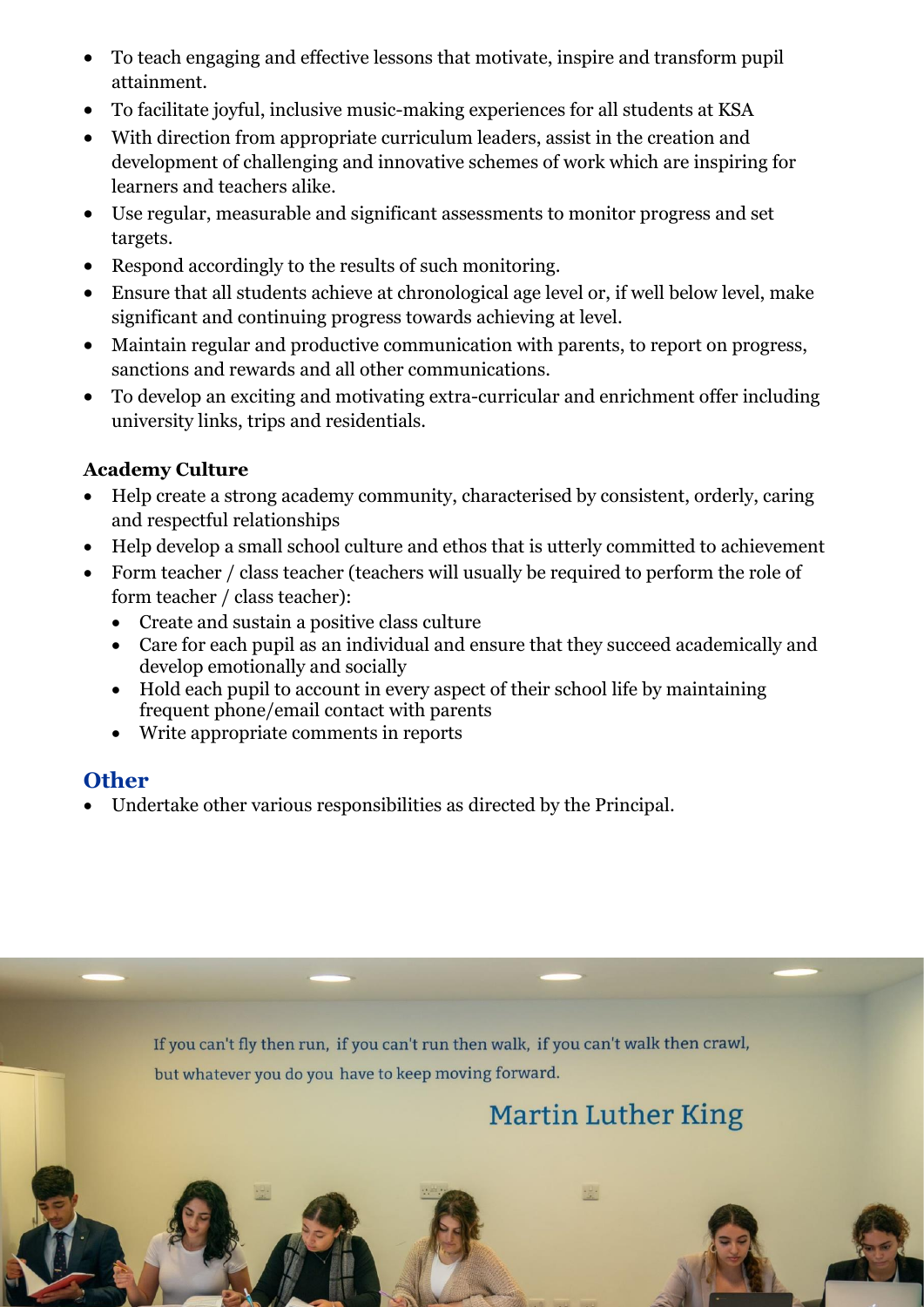## **Person Specification: Teacher of Music**

#### **Necessary qualification criteria**

- Qualified to degree level and above
- Qualified to teach in the UK
- Right to work in the UK
- Strong strings player

#### **Essential experience**

- Experience of leading, coaching and managing staff
- Experience of raising attainment in a leadership role in a challenging school
- Evidence of continually improving the teaching and learning
- Evidence of the leading and teaching in both secondary and primary is desirable, the willingness to lead learning all-through is essential

#### **Skills and attributes**

We are looking for alignment to our KSA values or at the very least, a candidate's clear, demonstrable capacity to develop them:

#### **"Aiming high"**

- $\triangleright$  Evidence of sustained impact in middle leadership
- $\triangleright$  Prepares for success with excellent organisational skills
- $\triangleright$  Works hard to achieve goals
- ➢ Never gives up on ourselves, our teammates or our mission
- ➢ Willingness to play a full part in school life and go above and beyond to ensure success
- $\triangleright$  High energy and driven by a 'whatever it takes' attitude.

#### **"Working together"**

- $\triangleright$  Works effectively as part of a team
- ➢ Seeks out opportunities to build on own and others' strengths and helps others to be better through a culture of clear, kind feedback
- ➢ Makes a strong contribution to assessments and child-led planning

#### **"Being kind"**

- ➢ Able to create a safe, happy and successful environment for everyone in our community
- $\triangleright$  Shows gratitude
- $\triangleright$  Takes care of others
- $\triangleright$  Exhibits pride in achievements of self and others

#### **"Leading the way"**

- $\triangleright$  Has a passion for working with children
- $\triangleright$  Is a positive role model to others
- $\triangleright$  Is brave
- $\triangleright$  Shows initiative
- ➢ Feels passionate about creating a better future.

#### **Other**

This post is subject to an enhanced Disclosure and Barring Services check.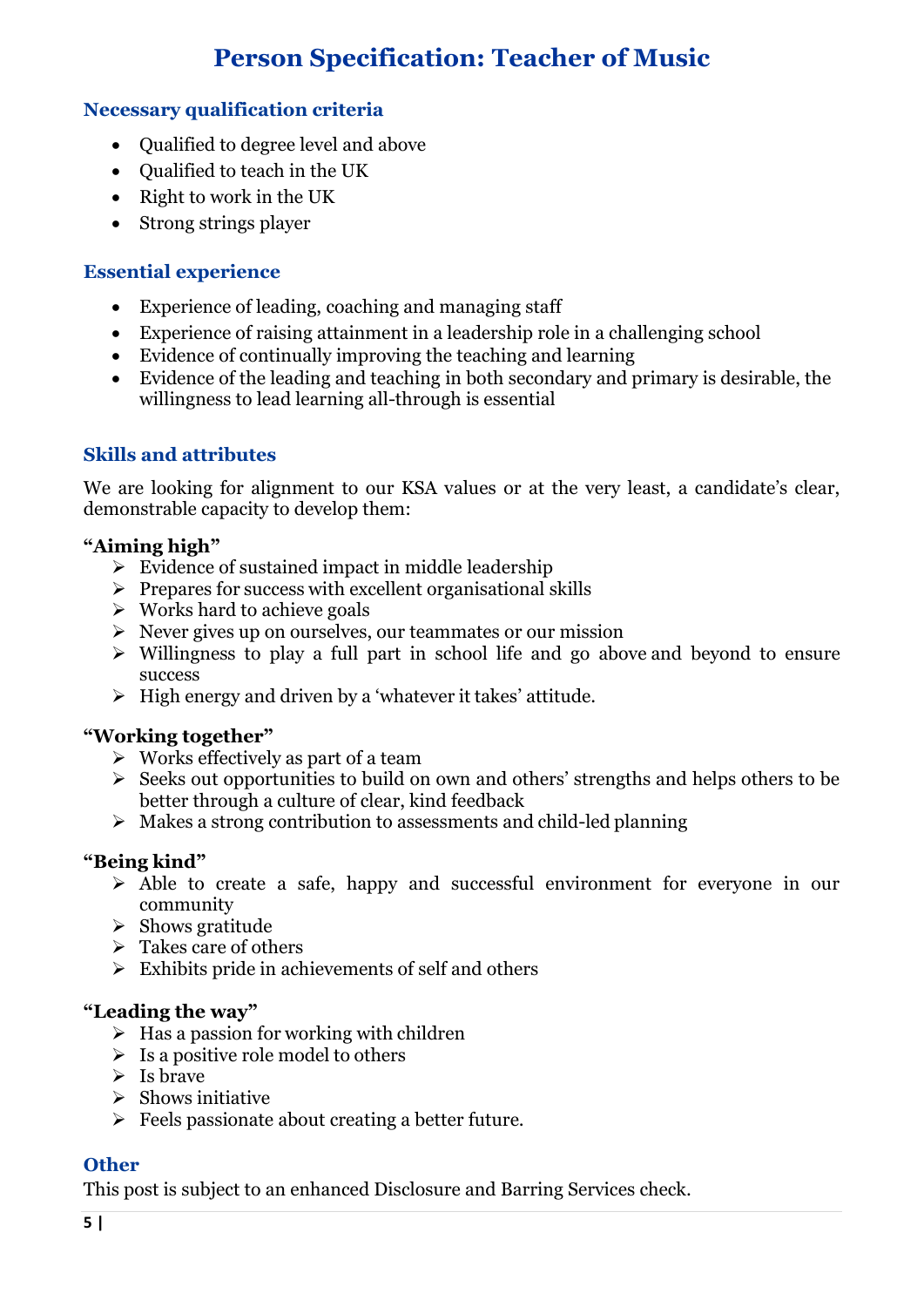## **About Music at KSA**

King Solomon Academy is a music specialist school. We chose music as a specialism because it is rigorous, fun and inspiring and can involve every pupil. We believe that being part of the KSA orchestra will create a great sense of shared identity as well enabling our pupils to benefit from the known academic, intellectual and social advantages of musical training:

- Strong musical skills are known to support cognitive development and therefore drive academic achievement
- Through a commitment to musical excellence, pupils learn resilience, self discipline, self confidence and the ability to listen to and value the effort of others.
- Experience of music making and performance will expose pupils to a broad and sophisticated culture of music.

Based near the Royal Academy of Music and many other musical venues in the heart of London, the school has a great opportunity to inspire pupils to develop musical excellence.

As they grow up, from entry to the school aged three, every pupil at King Solomon Academy will learn to utilise their voice through vocal performance. From Year 4, every pupil is given the opportunity to learn a strings instrument and be part of a strings orchestra. The academy will develop a talented and exciting strings orchestra which we hope will be a life changing experience for all the pupils at the school. We will put on outstanding musical performances. Every pupil will be taught and will practice their musical instrument. There will not be any costs associated with this tuition for parents or pupils. We do, however, expect support from parents in allowing your child to practise at home.

We know that a signficant part of the orchestra's success comes from the opportunity it provides for pupils to perform outside of the school setting. We have conducted tours and performances inside and outside of London and the UK, including Austria, Slovakia, Spain and Bulgaria.

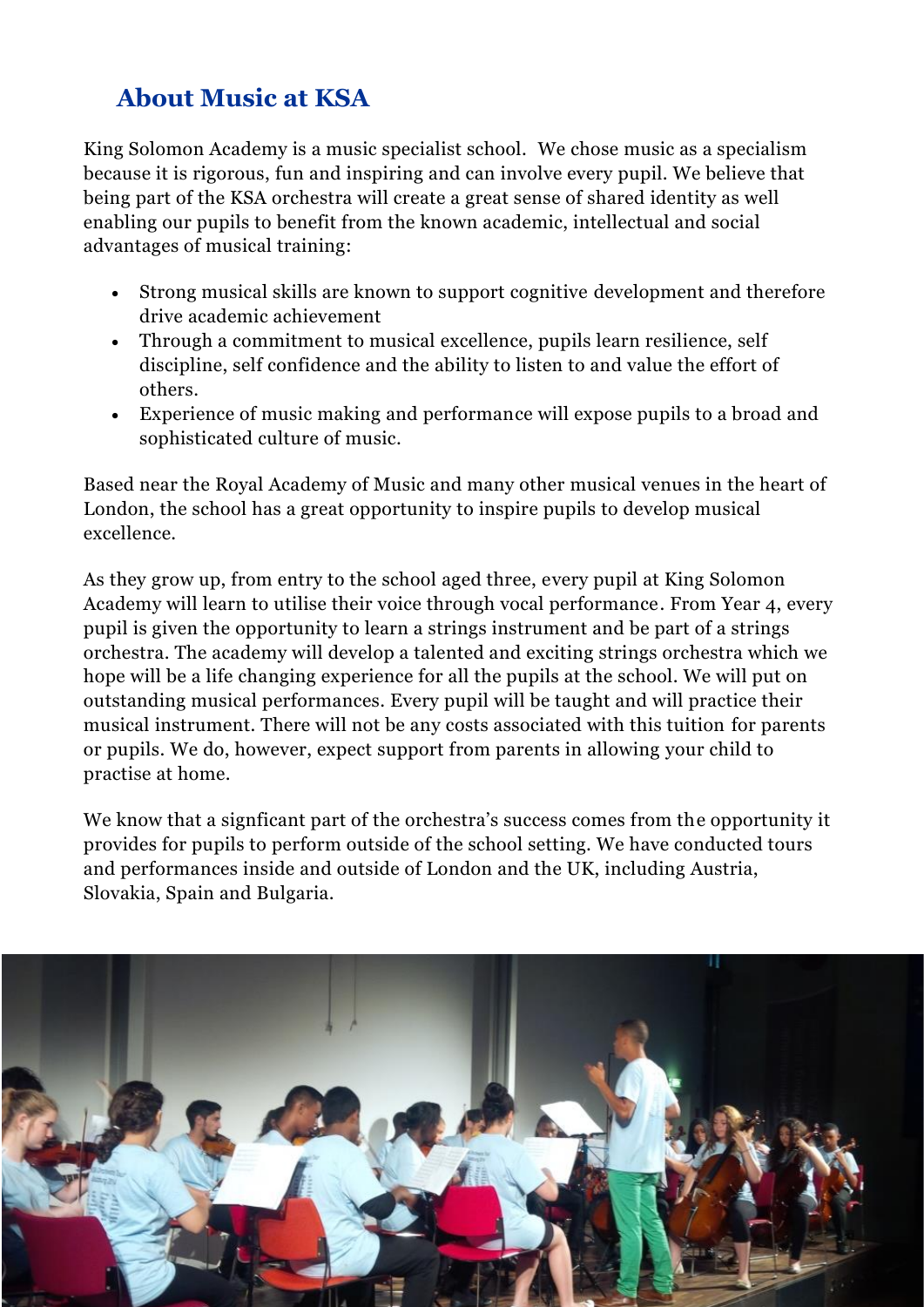#### Principal – Max Haimendorf

Max Haimendorf graduated from Oxford and joined the first cohort of the Teach First programme, teaching Science in West London. Following work at Teach First central office he joined the consultants Oliver Wyman where he worked in finance strategy. Whilst there he wrote about the importance of small schools in Teach First's first Policy Paper, Lessons from the Front. In 2008 he was appointed as Secondary Headteacher of King Solomon Academy, starting the Secondary part of the school in September 2009. He has now led KSA through two outstanding Ofsted inspections and to achieve the highest GCSE results in the country for a nonselective school in 2015. He became all-through Principal of KSA and Executive Principal of Ark Paddington Green Primary Academy in September 2016. Max was awarded an OBE in the Queen's Birthday Honours 2020



#### Assistant Principal – Tim Mvula

Mr Mvula graduated from the Liverpool Institute of Performing Arts with a degree in Music Performing Arts and then completed a PGCE in secondary education at London Metropolitan University. He joined KSA in 2010 as an NQT and has been an Assistant Principal since 2014, having led on a variety of areas including head of small school, extended learning and all-through music. Mr Mvula loves the 'great outdoors' and believes strongly in the transformative role that experiences of this nature and other extra-curricular or residential trips, can play in the development of all children. As a founding member of the ground-breaking KSA Strings Programme, he cares deeply about access for all to a rigorous musical education. Mr Mvula will line manage the new Head of Mus

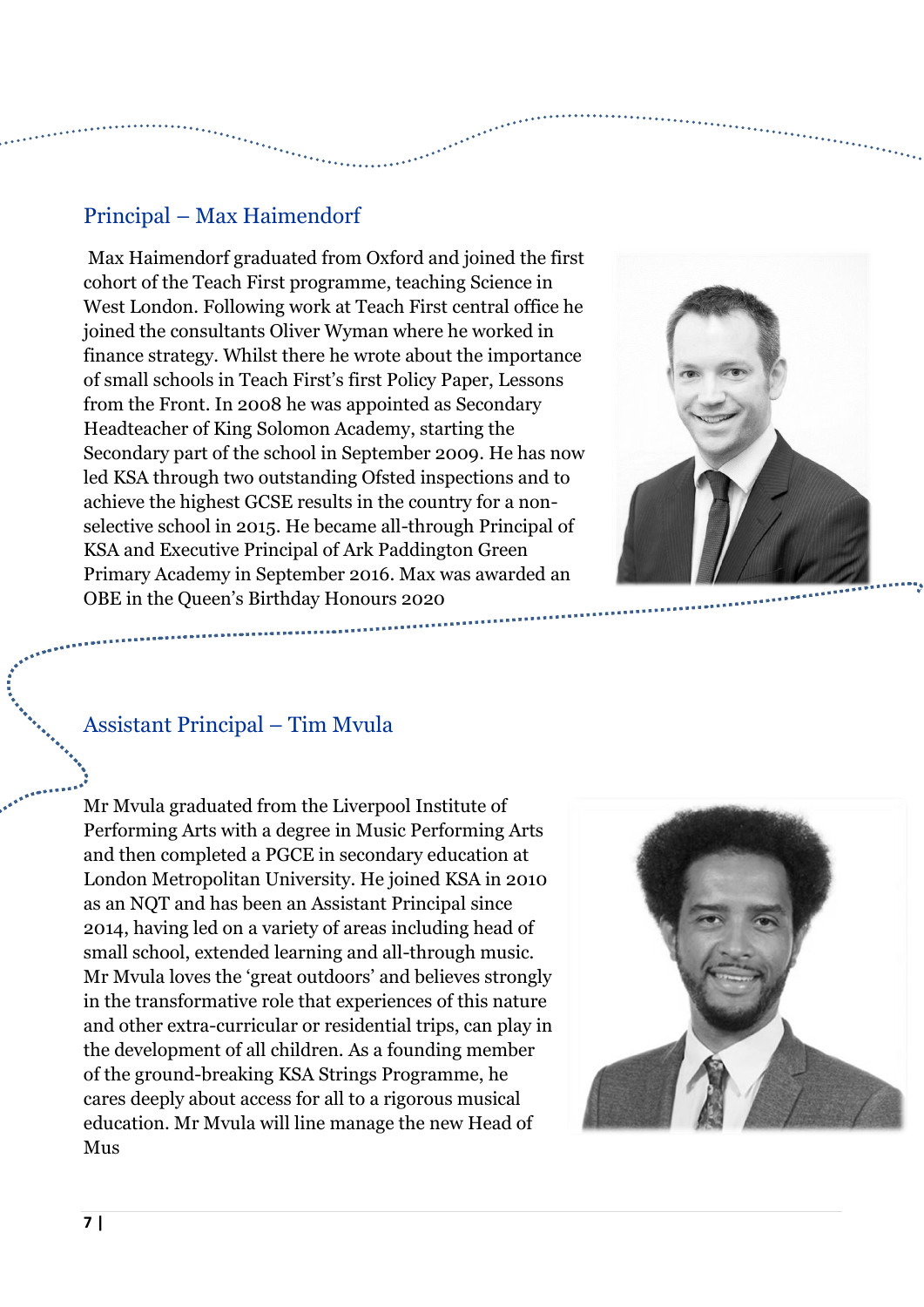

## **Positive Action and inclusive recruitment at KSA**

We are keen to bring new perspectives and backgrounds into our school to build a diversity of thinking so that we can build the best school possible. Following and analysis of our teaching body, we are actively welcoming qualified candidates from Black and Ethnic Minorities, as they are currently under-represented amongst our teachers. This is particularly important given the diverse community we serve.

We want to make applying to and working at King Solomon Academy as inclusive as possible, and have a variety of systems in place to ensure that our approach is as fair and open as possible:

- Transparent application procedure, including a well signposted interview day, which tells candidates how they will be assessed and how they can prepare
- 'Blind' screening of applications, discounting identifying characteristics when shortlisting, in pairs
- Diversity and Inclusion training for senior leaders involved in recruitment
- Interview processes which include a range of leaders to avoid any individual bias
- Discussion with the Staff Working Group (staff consultative body) to ensure the recruitment process is inclusive.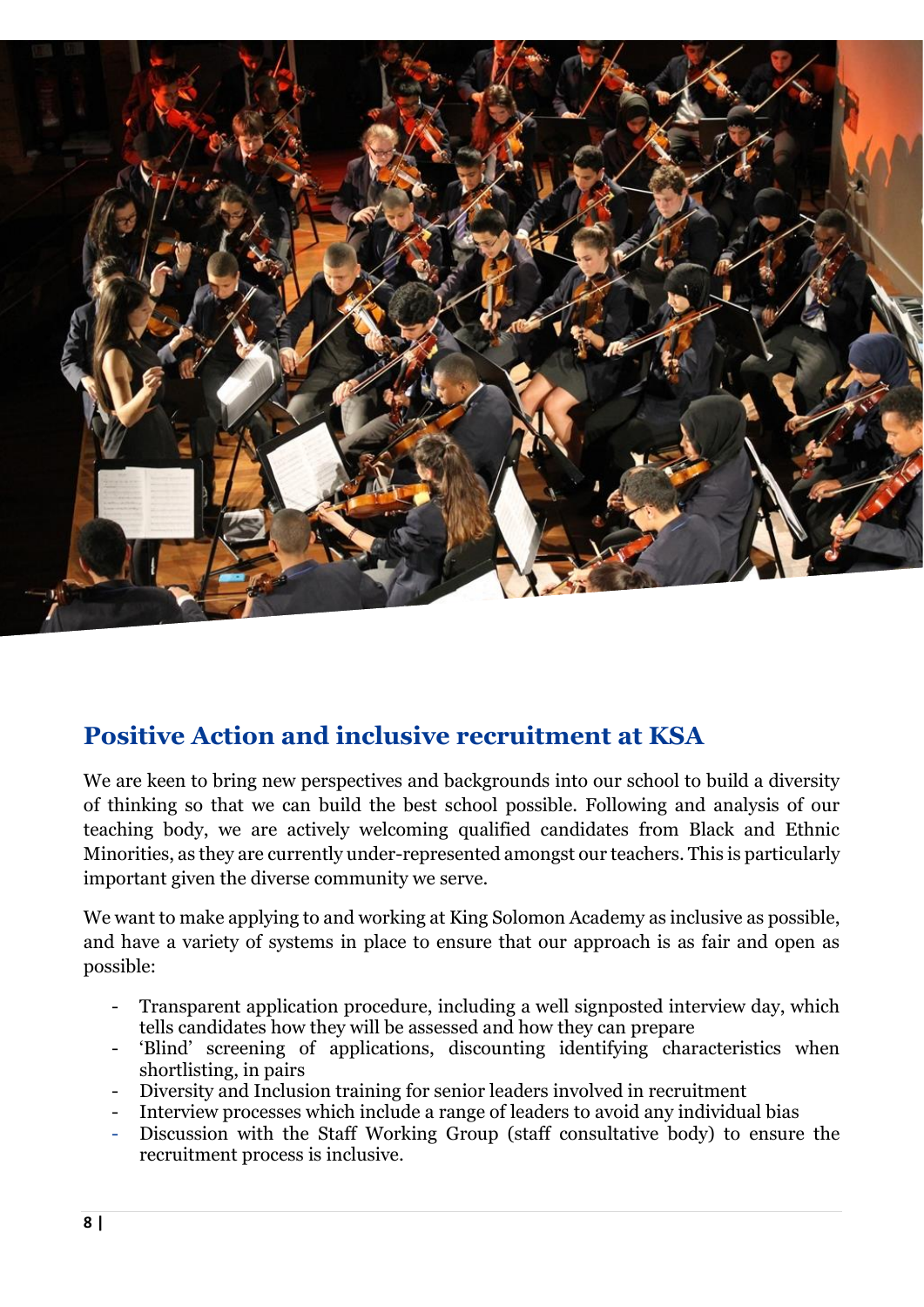

## **Being part of the Ark network**

Ark is an international charity, transforming lives through education. We exist to make sure that every child, regardless of background, has access to a great education and real choices in life.

We know that great schools need great teachers, which is why we offer you the very best training and support at every stage of your career - from starting out as a trainee to running your own school.

Our highly-successful network of 39 schools educates over 20,000 students across Birmingham, Hastings, London and Portsmouth. They are achieving some of the best results in the country despite being largely in areas of historic academic underachievement.

Ark schools prioritise six key principles: high expectations; excellent teaching; exemplary behaviour; depth before breadth; more time for learning; knowing every child.

Ark invests significantly in a number of professional development programmes which complement academy level training:

- The Ark training menu: we have developed a bespoke training menu, which is accessible by all staff in the network offering a wide range of training modules to staff in all roles
- Network support: schools share CPD, allowing us to share best practice and role specific training across the network, facilitated by in-school and central staff